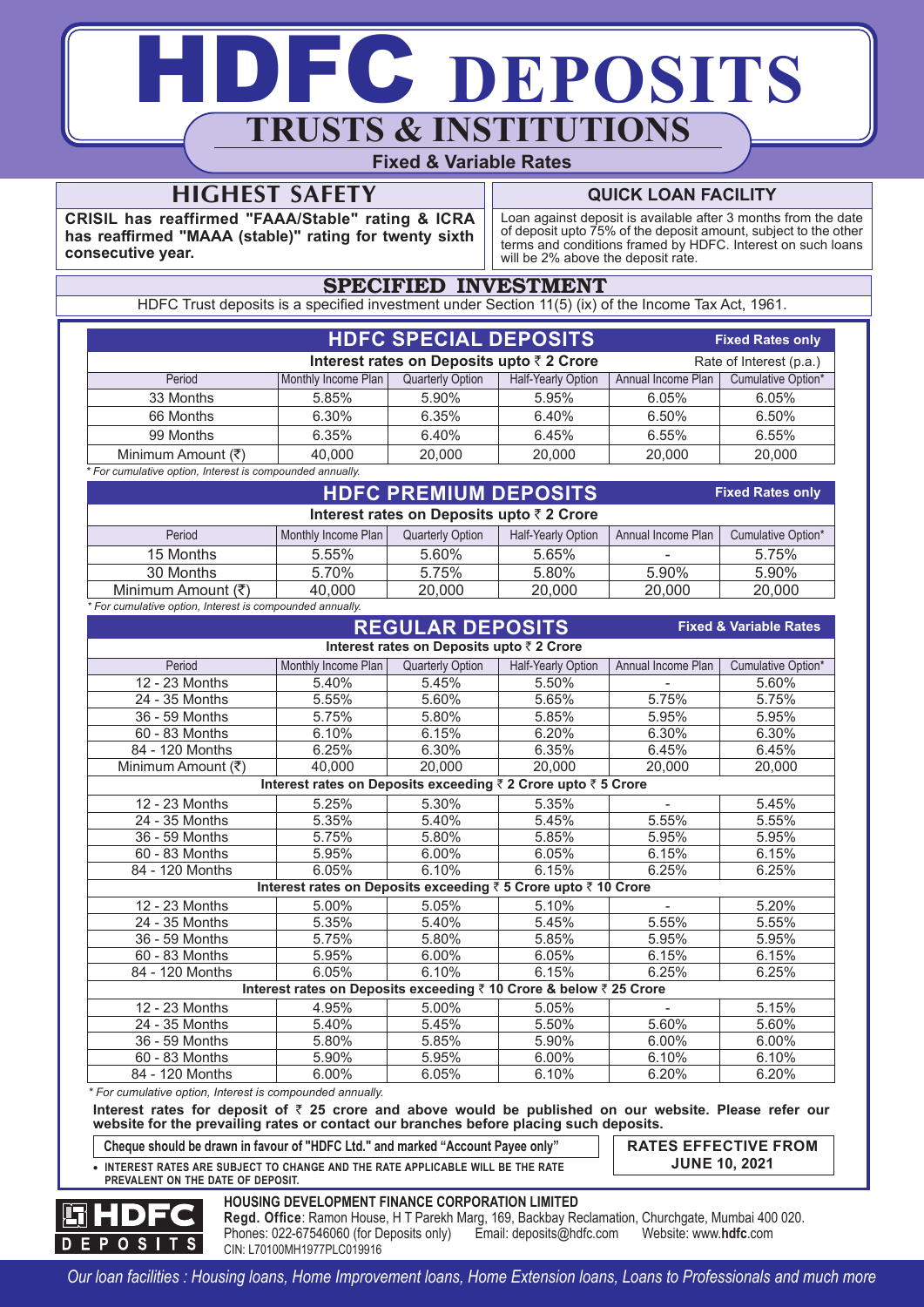#### **TERMS & CONDITIONS**

**DEPOSIT CAN BE PLACED BY** Association of Persons, Hindu Undivided Family, Charitable Trust, Religious Trust, Educational Trust, Partnership Firm, Proprietary concern, Provident Fund, Gratuity Trust, Societies and others as decided by the management.

## **MODE OF ACCEPTANCE**

**(a) RTGS/NEFT :** Remit to our following account on any working day (other than Saturday).

| <b>Particulars</b>      | Remittance from any Bank Account (Other than SBI) | Remittance from SBI Account       |
|-------------------------|---------------------------------------------------|-----------------------------------|
| <b>Beneficiary Name</b> | HDFC LTD                                          | HDFC LTD                          |
| Account No.             | 00600350003778                                    | 00000035454570940                 |
| <b>IFSC</b>             | HDFC0000060                                       | SBIN0011777                       |
| Bank & Branch           | HDFC Bank, Fort Branch                            | SBI Capital Market Branch, Mumbai |
| Account Type            | Current A/c                                       | Current A/c                       |

Effective Deposit Date: Same day if amount is credited to our account before the cut off time (currently 1 p.m.); else next working day. For amounts upto ₹ 10 lakh cut off time is 4 p.m.

#### **(b) CHEQUE :**

**Cheque drawn on HDFC Cheque drawn on SBI Cheque drawn on other banks**

| <u>with what with the state of the state with the state where the state of the state of the state of the state of </u> | <u>with which will will well which will in</u>                                             |
|------------------------------------------------------------------------------------------------------------------------|--------------------------------------------------------------------------------------------|
|                                                                                                                        |                                                                                            |
| Deposit cheque (favouring Deposit cheque                                                                               | Deposit cheque favouring 'HDFC Ltd' (marked account payee)                                 |
| I (favouring                                                                                                           | at any branch of HDFC Bank using the specially designed CMS                                |
| I HDFC Ltd - A/c                                                                                                       | Payslip (available at our office or generated through the Key Partner                      |
|                                                                                                                        | 100000035454570940') at (Portal). Prefilled CMS Payslip can also be obtained by emailing a |
| lany branch of SBI using                                                                                               | copy of duly filled & signed cheque at deposit.cms@hdfc.com with                           |
| the regular pay-in-slip.                                                                                               | subject line as 'CMS Payslip - (Depositor's PAN Number)'                                   |
|                                                                                                                        |                                                                                            |

Post Office Savings Bank cheques: We do not accept cheques drawn on Post Office Savings Bank as POSB does not participate in electronic payment systems (RTGS/NEFT/NACH).

Effective Deposit date: Date of realisation of cheque (except for HDFC Bank/SBI cheques credited after the cut off time, which will be similar to RTGS/NEFT), excluding Saturdays & Holidays.

**Positive Pay System (PPS):** Please ensure that you send **advance intimation to your bank** as required under their guidelines before issuing the cheque.

Note: 1) If the amount is ₹ 2 crore or more, please inform us at least one hour in advance to the cut off time and ensure that funds are credited to our account before the cut off time

2) Please ensure KYC is complied before remittance. Deposit Application has to be submitted immediately on credit of the amount to our bank account. If Deposit application is not submitted within 1 month of remittance, the deposit date will be from the date of submission of the application form, or as amended from time to time.

(3) Interest rate prevalent on the effective deposit date will be applicable.

#### **INTEREST**

Interest will be payable on the deposit from the effective deposit date. Interest on deposits placed under Monthly Income Plan, Non-Cumulative Option and Annual Income Plan shall be paid on fixed dates as given below:

| Monthly Income Plan (MIP)           | Last day of each month                          |
|-------------------------------------|-------------------------------------------------|
| Non-cumulative- Quarterly option    | June 30. September 30. December 31 and March 31 |
| Non-cumulative - Half-yearly option | September 30 and March 31                       |
| Annual Income Plan                  | March 31                                        |

Cumulative Interest Option & Recurring Deposits Plan: Interest will be compounded annually and accrued every year after deducting tax, wherever applicable. The principal along with interest will be paid on maturity once the discharged deposit receipt is received by us. In case of MIP and Non-Cumulative deposits, if the first interest due date falls within a week from the deposit date, then the interest for the first broken period will be paid in the next interest cycle.

Interest amount (net of TDS - where applicable) will be paid through NACH at all centres where this facility is available. Where this facility is not available, interest will be paid through "Account payee" cheque drawn in favour of the first named depositor along with his bank account details furnished. Interest on Monthly Income Plan under Variable Rate Deposit will be credited to the depositor's bank account on the last day of the month.

#### **VARIABLE RATE DEPOSIT**

Interest Rate on variable rate deposit is linked to the benchmark rate and will vary from time to time with the benchmark rate. Benchmark Rate is the rate of interest applicable on HDFC fixed rate deposit product for the corresponding period. Interest Reset Date - Rate of interest (ROI) will be reset at the beginning of each interest period. ROI prevailing on the first day of the interest period will be applicable for the entire interest period. Deposit placed under the variable rate deposit cannot be changed to fixed rate deposit before the maturity date. In case there is no specific selection made by the depositor on the application form, fixed rate will be considered.

## **NATIONAL AUTOMATED CLEARING HOUSE (NACH)**

This facility is provided to depositors whereby the interest will be credited directly to the depositors' bank account. The depositor would receive a credit entry "HDFC" in his pass book/bank statement. Intimation of interest credited would be sent on an annual basis

#### **DEDUCTION OF INCOME TAX AT SOURCE (TDS)**

No tax deduction at source on interest paid/credited upto ₹ 5000/- in a financial year. Income tax will be<br>deducted at source under Section 194A of the Income Tax Act, 1961, at the rates in force. If the depositor is not liable to pay income tax and the interest to be paid/credited in a financial year does not exceed the maximum amount which is not chargeable to income tax, the depositor may submit a declaration in Form No. 15G so that income tax is not deducted at source. In such cases, PAN (Permanent Account Number) must be quoted in the Form 15G, else the form is invalid.

Sub-section 5A of Section 139A of the Income Tax Act, 1961 requires every person receiving any sum or income from which tax has been deducted to intimate his PAN to the person responsible for deducting such tax. Further, sub-section 5B of section 139A requires the person deducting such tax to indicate the PAN on the TDS certificate. In case PAN is not mentioned, the rate of TDS would be 20% as per section 206AA(1) of the Income-Tax Act, 1961.

TDS will be deducted at twice the rate in force if a person is specified under section 206AB of the Income Tax Act 1961.

#### **PREMATURE WITHDRAWAL**

**Request for premature withdrawal may be permitted at the sole discretion of the Corporation, subject to the Non-Banking Financial Company – Housing Finance Company (Reserve Bank) Directions, 2021, as applicable from time to time.**

Premature withdrawal will not be allowed before completion of 3 months from the date of acceptance. In case of request for premature withdrawal after the expiry of 3 months, the rates given in the following table shall apply.

| Months completed from the date of deposit      | <b>Rate of Interest Payable</b>                                                                                                                                                                                                                                                                                                                                                                                                                                            |
|------------------------------------------------|----------------------------------------------------------------------------------------------------------------------------------------------------------------------------------------------------------------------------------------------------------------------------------------------------------------------------------------------------------------------------------------------------------------------------------------------------------------------------|
| Minimum lock in period                         | 3 months                                                                                                                                                                                                                                                                                                                                                                                                                                                                   |
| After 3 months but before 6 months             | No Interest.                                                                                                                                                                                                                                                                                                                                                                                                                                                               |
| After 6 months but before the date of maturity | The interest payable shall be 1% lower than the interest rate applicable for<br>I the period for which the deposit has run or if no rate has been specified for I<br>I that period, then 2% lower than the minimum rate at which the public deposits I<br>are accepted by HDFC. In respect of variable rate deposit, the interest rate<br>applicable for the period for which deposit has run would be considered as<br>applicable on the respective interest reset dates. |

Commission is paid upfront for the entire period of deposit to our authorised agents. In case of premature withdrawal of deposit, commission is payable for the period completed and proportionate commission from the date of premature withdrawal upto maturity date will be recovered from the depositor or authorised agent.

#### **RENEWAL / REPAYMENT OF DEPOSIT**

For renewal or repayment of deposit, the discharged deposit receipt must be surrendered to HDFC. In case of renewal of deposit, the prescribed application form signed by all depositors is also required to be submitted. Deposit period would commence from the maturity date of the renewed deposit and the interest rate prevailing on the date of maturity will be applicable. Maturity date of the renewed deposit should be at least 1 week beyond the actual date of renewal of such overdue deposits and premature withdrawal will not be permitted for 3 months from the actual date of renewal.

Maturity Instructions: Depositor has the option to choose auto-renewal on maturity of the deposit. In such cases, the deposit would be automatically renewed on maturity under the similar product and for the same period at the rate of interest prevailing on the date of maturity of the deposit. In case the similar same product/period options are not available on the maturity date, deposit will be renewed for a period which<br>is closest to the original period. However, before the maturity date, depositor can cancel the auto-renewal<br>instruct maturity amount will be automatically remitted to depositor's bank account from where the funds were received on the maturity date.

Provided that in the case of maturity for the second tenure (post first auto renewal), the amount will be automatically remitted to the designated bank account at maturity, in absence of any specific instruction from the depositor otherwise.

Interest will accrue after the maturity date only if the deposit is renewed.

If the date of maturity falls on any day on which HDFC's office remains closed, repayment will be made on the next working day. Repayment amount is remitted to depositor's bank account directly through NEFT/RTGS/FT or paid through account payee cheque favouring the first depositor.

#### **'KNOW YOUR CUSTOMER (KYC)' COMPLIANCE**

In terms of the Prevention of Money Laundering Act, 2002, the rules notified thereunder and Reserve Bank of India (Know Your Customer (KYC)) Directions, 2016, every depositor is required to comply with the KYC requirements by submitting the required documents for various categories mentioned on the reverse of the Application Form, comply with the Customer Due Diligence (CDD) Procedure<br>stipulated thereunder, and providing any other additional information sought to comply with the reporting<br>requirements under Se Account Number to the Corporation. In case the depositor has already submitted the above documents in their earlier deposit, then they need not submit the above documents again, but have to provide the reference of their customer number.

#### **GENERAL**

Deposits with HDFC are not transferable. Applications should be complete in all respects and HDFC has a right to accept or reject any application without notice, subject to the Non-Banking Financial Company – Housing Finance Company (Reserve Bank) Directions, 2021.

Employees, Shareholders, Home Loan customers, customers referred by staff and high value depositors may be offered an additional interest rate in lieu of commission as decided by management from time to time. The benefit of additional ROI may be availed through a single option only. In case such deposits are generated through our authorised agents, commission on such deposits would be adjusted appropriately.

All remittances by HDFC (towards interest, repayment, loan against deposit, etc.) shall be made to the bank account from where the funds were received by HDFC. In case of part/full repayment of loan against deposit by the depositor, kindly ensure that all remittances are made from the same bank account where the funds were remitted by HDFC. Change in bank account may be permitted only in bonafide cases (such as where the account has been closed, etc.) at the sole discretion of the Corporation.

CRISIL has reaffirmed "FAAA/Stable" rating to our Fixed Deposits Programme. This rating indicates that the degree of safety regarding timely payment of interest and principal is very strong.

ICRA has reaffirmed "MAAA(stable)" rating to our Fixed Deposit Programme. This rating is the highest credit quality rating assigned by ICRA. The rated deposits programme carries the lowest credit risk

The aggregate dues from the facilities, both fund and non-fund based, extended to, and the aggregate dues from companies in the same group or other entities or business ventures in which the directors<br>and/or the Corporation are/is holding substantial interest is ₹ 1,060.17 crore (Total exposure less equity investments) and the total amount of exposure to such entities is  $\bar{\tau}$  20,419.14 crore. The deposits solicited by the Corporation are not insured.

HDFC has a right to change, amend, add or delete the terms and conditions without notice, subject to the<br>Non-Banking Financial Company – Housing Finance Company (Reserve Bank) Directions, 2021, as<br>applicable, from time to

In case of any deficiency of the Corporation in servicing its deposits, the depositor may approach NHB, the National Consumers Disputes Redressal Forum, the State Level Consumers Disputes Redressal Forum or the District Level Consumers Dispute Redressal Forum for relief.

In case of non-repayment of the deposit or part thereof in accordance with the terms and conditions of the deposit, the depositor may make an application to an authorised officer of the National Housing Bank.

The financial position of the Corporation as disclosed and the representations made in the application form are true and correct and that the Corporation and its Board of Directors are responsible for the correctness and veracity thereof.

The housing finance company is within the regulatory framework of the Reserve Bank of India. It must,<br>however, be distinctly understood that the Reserve Bank of India or National Housing Bank does not undertake any responsibility for the financial soundness of the Corporation or for the correctness of any of the statements or the representations made or opinions expressed by the Corporation, and for repayment of deposit/discharge of liabilities by the Corporation. HDFC Deposits programme is designed in accordance with Non-Banking Financial Company – Housing Finance Company (Reserve Bank) Directions, 2021 with the objective to channelise resources for housing.

#### **FOR AUTHORISED AGENTS**

**Agents are not authorised to accept cash from depositors or issue receipt on behalf of HDFC for deposits**. Please ensure that your name and code number is clearly mentioned in the box provided in the Application Form to enable payment of brokerage. Application Forms received without your name and code number will not be considered for payment of brokerage. Brokerage will be paid to Authorised Agents at the rate decided by the management.

| <b> 団HDFC </b>                           | www.hdfc.com | <b>PROVISIONAL RECEIPT</b>                                                                      |                                 |                                           | Date:                                               |
|------------------------------------------|--------------|-------------------------------------------------------------------------------------------------|---------------------------------|-------------------------------------------|-----------------------------------------------------|
| WITH YOU, RIGHT THROUGH<br>Received from |              |                                                                                                 | cheque/HDFC Deposit Receipt No. | for ₹                                     |                                                     |
| dated                                    | drawn on     | Bank                                                                                            |                                 | Branch towards <b>Nonthly Income Plan</b> | □ Non-Cumulative                                    |
|                                          |              | $\Box$ Quarterly $\Box$ Half-Yearly $\Box$ Annual Income Plan $\Box$ Cumulative for a period of | months @<br>% per annum.        |                                           |                                                     |
|                                          |              |                                                                                                 |                                 |                                           | For HOUSING DEVELOPMENT FINANCE CORPORATION LIMITED |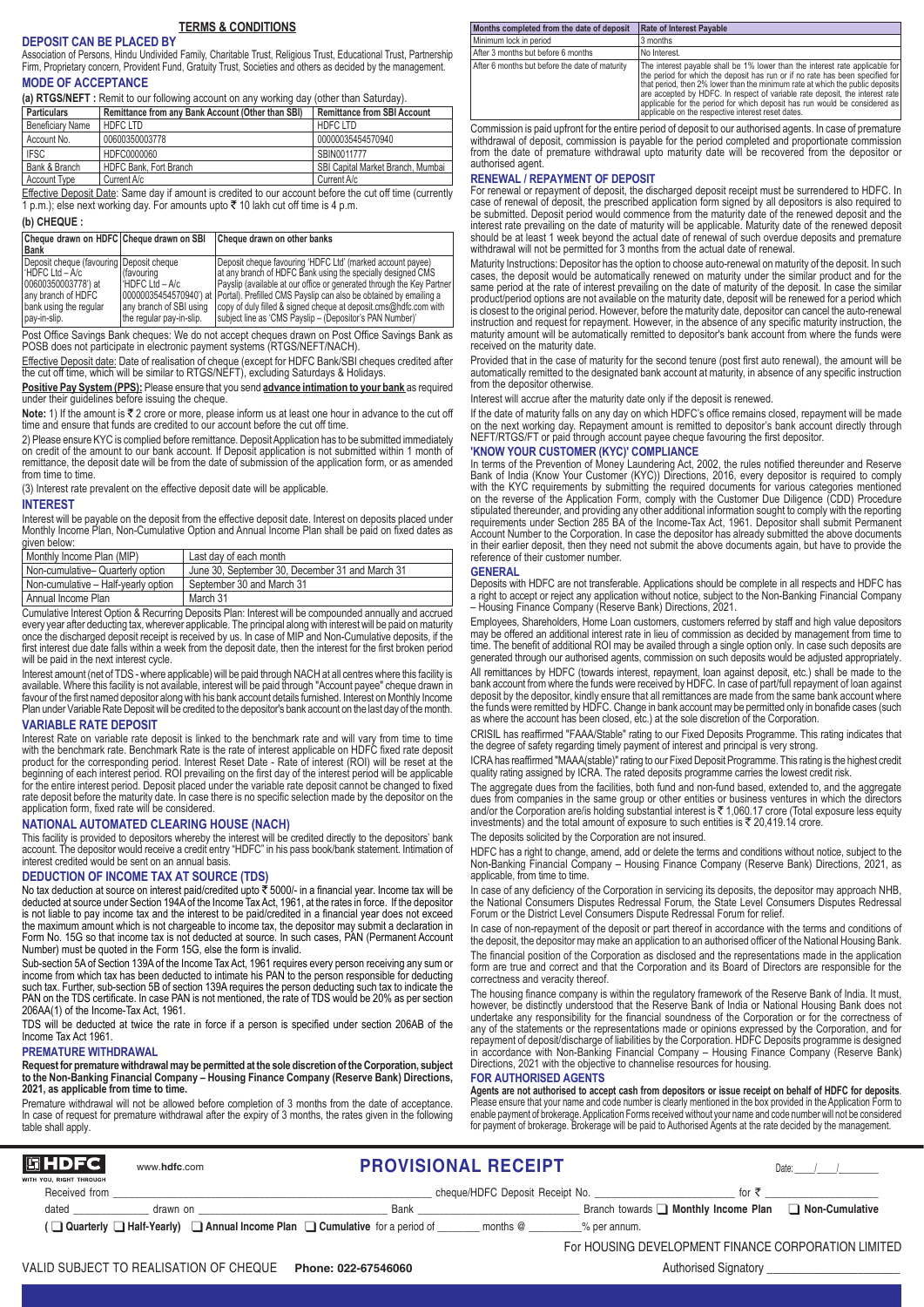

H**OUSING DEVELOPMENT FINANCE CORPORATION LIMITED**<br>**Regd. Offic**e: Ramon House, H T Parekh Marg, 169, Backbay Reclamation, Churchgate, Mumbai 400 020.<br>Phones: 022-67546060 (for Deposits only) Email: deposits@hdfc.com We

# Sub broker code FQ249

| Agent's Name: IIFL SECURITIES LIMITED |  |  |
|---------------------------------------|--|--|
|---------------------------------------|--|--|

Code No.: **BM/52459**

| <b>IN APPROPRIATE PLACES</b><br>PLEASE USE BLOCK LETTERS AND TICK<br>$\checkmark$<br>Agents are not permitted to accept cash with application form and issue receipt. HDFC will in no way be responsible for such or other wrong tenders.<br>Date :<br>We apply for placement/renewal of deposit at<br><b>Branch</b><br>% p.a. The payment details are as under:<br>months and will earn interest $@$<br>for a period of<br><b>PAYMENT DETAILS</b><br>Amount ₹<br>$\Box$<br>$\Box$<br>M M Y<br>Date:<br>Cheque/RTGS/NEFT(UTR)No.<br><b>Bank Name</b><br><b>Branch</b><br><b>Bank</b><br><b>IFSC</b><br><b>MICR</b><br>Account No.<br>Code:<br>Code:<br>Interest on this deposit and redemption proceeds may be credited to above bank account directly through NACH/NEFT/RTGS/direct credit facility.<br>HDFC Deposit Receipt No.<br>Maturity Date:<br>D M M Y Y<br>D<br>(In case of Renewal)<br><b>SCHEME:</b><br>$\Box$ MONTHLY INCOME PLAN<br>◯ NON-CUMULATIVE (◯ Quarterly Option ) Half-Yearly Option)<br><b>FIXED RATE</b><br>$\overline{\mathbf{v}}$<br>$\Box$ CUMULATIVE<br>$\Box$ ANNUAL INCOME PLAN<br><b>DEPOSIT</b><br><b>STATUS:</b><br>$\Box$ HINDU UNDIVIDED FAMILY $\Box$ CHARITABLE TRUST<br>$\Box$ ASSOCIATION OF PERSONS<br>$\Box$ RELIGIOUS TRUST<br><b>VARIABLE RATE</b><br>$\Box$ EDUCATIONAL TRUST<br>$\Box$ PARTNERSHIP FIRM<br>$\Box$ PROPRIETARY CONCERN<br><b>PROVIDENT FUND</b><br><b>DEPOSIT</b><br>GRATUITY TRUST<br>$\Box$ SOCIETIES<br>OTHERS (SPECIFY)<br>SHAREHOLDER (DP/CLIENT ID<br><b>CATEGORY: O MEMBER OF PUBLIC</b><br>OTHERS (Pls. Specify)<br>If "Know Your Customer" (KYC) information is already submitted, please mention your Customer Number.<br><b>Registration No.</b><br><b>Date of Incorporation/Formation</b><br>Entity<br>Name<br><b>Address</b><br>Line 1<br>Line 2<br>Line 3<br><b>Pin Code</b><br>City<br><b>District</b><br>State/U.T.<br>Country<br>$\mathsf{N}$<br>D<br>L.<br>L.<br>A<br><b>Income-tax Permanent Account No. (PAN)</b><br>We hereby declare that the name of the Trust/Institution mentioned in our application is the beneficial owner of this deposit and as such the Trust/Institution should be treated as the payee for<br>the purpose of tax deduction under Section 194A of the Income Tax Act, 1961. We hereby agree to abide by the attached terms and conditions governing the deposit.<br>We certify that the information provided above is in accordance with section 285BA of the Income Tax Act, 1961 read with Rules 114F to 114H of the Income Tax Rules, 1962. We also certify that<br>we are not a tax-resident of any country other than India. We have not withheld any material information that may affect the assessment/categorization of the account as a Reportable account<br>or otherwise. We permit/authorise HDFC Ltd. to collect, store, communicate and process information relating to the account and all transactions therein, by HDFC Ltd. and any of its affiliates<br>wherever situated including sharing, transfer and disclosure between them and to the authorities in and/or outside India of any confidential information for compliance with any law or regulation<br>whether domestic or foreign. It shall be our responsibility to educate myself/ourselves and to comply at all times with all relevant laws relating to reporting under section 285BA of the Act read<br>with the Rules hereunder.<br>We further declare that, we are authorized to make this deposit in the above-mentioned scheme (HDFC Deposit) and that the amount kept in the deposit is through legitimate source and does not<br>involve directly or indirectly any proceeds of schedule of offence and/or is not designed for the purpose of any contravention or evasion of the provisions of the Prevention of Money Laundering<br>Act, 2002 and any Rules, Regulations, Notifications, Guidelines or Directions thereunder, as amended from time to time. We shall provide any further information and fully co-operate in any<br>investigation as and when required by HDFC Ltd. in accordance with the applicable Law. We further affirm that the information/details provided by us are true and correct in all respect and nothing<br>has been concealed. We hereby authorise HDFC Ltd. to send Email/SMS alerts for all transactions relating<br>On Maturity of the deposit, We hereby give our explicit consent to HDFC Limited to<br>to our deposits. We also agree to furnish such information and/or documents as HDFC Ltd. may require from<br>$\Box$ Renew principal and interest<br>time to time to comply with regulations.<br>$\Box$ Renew principal<br>We have gone through the financial and other statements/particulars/representations furnished/made by HDFC<br>□ Pay the principal and interest to my/our designated Bank Account mentioned herein.<br>Ltd. and after careful consideration, we are making the deposit with HDFC Ltd. at our own risk and volition.<br><b>Signatures of Trustee(s) / Signatories</b><br>Name of Trustee(s)/Authorised Signatories<br>alongwith Seal/Rubber Stamp of the Entity<br>i) Name<br>PAN No.<br>ii) Name<br>PAN No.<br>iii) Name<br>PAN No.<br><b>FOR OFFICE USE ONLY</b><br>G062/07/2021/--<br>Document Reference No.<br>Date of Receipt<br>Verified by |  | <b>DEPOSIT APPLICATION FORM (TRUSTS &amp; INSTITUTIONS)</b> |  |  |  |  |  |  |  |  |
|-----------------------------------------------------------------------------------------------------------------------------------------------------------------------------------------------------------------------------------------------------------------------------------------------------------------------------------------------------------------------------------------------------------------------------------------------------------------------------------------------------------------------------------------------------------------------------------------------------------------------------------------------------------------------------------------------------------------------------------------------------------------------------------------------------------------------------------------------------------------------------------------------------------------------------------------------------------------------------------------------------------------------------------------------------------------------------------------------------------------------------------------------------------------------------------------------------------------------------------------------------------------------------------------------------------------------------------------------------------------------------------------------------------------------------------------------------------------------------------------------------------------------------------------------------------------------------------------------------------------------------------------------------------------------------------------------------------------------------------------------------------------------------------------------------------------------------------------------------------------------------------------------------------------------------------------------------------------------------------------------------------------------------------------------------------------------------------------------------------------------------------------------------------------------------------------------------------------------------------------------------------------------------------------------------------------------------------------------------------------------------------------------------------------------------------------------------------------------------------------------------------------------------------------------------------------------------------------------------------------------------------------------------------------------------------------------------------------------------------------------------------------------------------------------------------------------------------------------------------------------------------------------------------------------------------------------------------------------------------------------------------------------------------------------------------------------------------------------------------------------------------------------------------------------------------------------------------------------------------------------------------------------------------------------------------------------------------------------------------------------------------------------------------------------------------------------------------------------------------------------------------------------------------------------------------------------------------------------------------------------------------------------------------------------------------------------------------------------------------------------------------------------------------------------------------------------------------------------------------------------------------------------------------------------------------------------------------------------------------------------------------------------------------------------------------------------------------------------------------------------------------------------------------------------------------------------------------------------------------------------------------------------------------------------------------------------------------------------------------------------------------------------------------------------------------------------------------------------------------------------------------------------------------------------------------------------------------------------------------------------------------------------------------------------------------------------------------------------------------------------------------------------------------------------------------------------------------------------------------------------------------------------------------------------------------------------------------------------------------------------------------------------------------------------------------------------------------------------------------------------------------------------------------------------------------------------------------------------------------------------------------------------------------------------------------------------------|--|-------------------------------------------------------------|--|--|--|--|--|--|--|--|
|                                                                                                                                                                                                                                                                                                                                                                                                                                                                                                                                                                                                                                                                                                                                                                                                                                                                                                                                                                                                                                                                                                                                                                                                                                                                                                                                                                                                                                                                                                                                                                                                                                                                                                                                                                                                                                                                                                                                                                                                                                                                                                                                                                                                                                                                                                                                                                                                                                                                                                                                                                                                                                                                                                                                                                                                                                                                                                                                                                                                                                                                                                                                                                                                                                                                                                                                                                                                                                                                                                                                                                                                                                                                                                                                                                                                                                                                                                                                                                                                                                                                                                                                                                                                                                                                                                                                                                                                                                                                                                                                                                                                                                                                                                                                                                                                                                                                                                                                                                                                                                                                                                                                                                                                                                                                                                                             |  |                                                             |  |  |  |  |  |  |  |  |
|                                                                                                                                                                                                                                                                                                                                                                                                                                                                                                                                                                                                                                                                                                                                                                                                                                                                                                                                                                                                                                                                                                                                                                                                                                                                                                                                                                                                                                                                                                                                                                                                                                                                                                                                                                                                                                                                                                                                                                                                                                                                                                                                                                                                                                                                                                                                                                                                                                                                                                                                                                                                                                                                                                                                                                                                                                                                                                                                                                                                                                                                                                                                                                                                                                                                                                                                                                                                                                                                                                                                                                                                                                                                                                                                                                                                                                                                                                                                                                                                                                                                                                                                                                                                                                                                                                                                                                                                                                                                                                                                                                                                                                                                                                                                                                                                                                                                                                                                                                                                                                                                                                                                                                                                                                                                                                                             |  |                                                             |  |  |  |  |  |  |  |  |
|                                                                                                                                                                                                                                                                                                                                                                                                                                                                                                                                                                                                                                                                                                                                                                                                                                                                                                                                                                                                                                                                                                                                                                                                                                                                                                                                                                                                                                                                                                                                                                                                                                                                                                                                                                                                                                                                                                                                                                                                                                                                                                                                                                                                                                                                                                                                                                                                                                                                                                                                                                                                                                                                                                                                                                                                                                                                                                                                                                                                                                                                                                                                                                                                                                                                                                                                                                                                                                                                                                                                                                                                                                                                                                                                                                                                                                                                                                                                                                                                                                                                                                                                                                                                                                                                                                                                                                                                                                                                                                                                                                                                                                                                                                                                                                                                                                                                                                                                                                                                                                                                                                                                                                                                                                                                                                                             |  |                                                             |  |  |  |  |  |  |  |  |
|                                                                                                                                                                                                                                                                                                                                                                                                                                                                                                                                                                                                                                                                                                                                                                                                                                                                                                                                                                                                                                                                                                                                                                                                                                                                                                                                                                                                                                                                                                                                                                                                                                                                                                                                                                                                                                                                                                                                                                                                                                                                                                                                                                                                                                                                                                                                                                                                                                                                                                                                                                                                                                                                                                                                                                                                                                                                                                                                                                                                                                                                                                                                                                                                                                                                                                                                                                                                                                                                                                                                                                                                                                                                                                                                                                                                                                                                                                                                                                                                                                                                                                                                                                                                                                                                                                                                                                                                                                                                                                                                                                                                                                                                                                                                                                                                                                                                                                                                                                                                                                                                                                                                                                                                                                                                                                                             |  |                                                             |  |  |  |  |  |  |  |  |
|                                                                                                                                                                                                                                                                                                                                                                                                                                                                                                                                                                                                                                                                                                                                                                                                                                                                                                                                                                                                                                                                                                                                                                                                                                                                                                                                                                                                                                                                                                                                                                                                                                                                                                                                                                                                                                                                                                                                                                                                                                                                                                                                                                                                                                                                                                                                                                                                                                                                                                                                                                                                                                                                                                                                                                                                                                                                                                                                                                                                                                                                                                                                                                                                                                                                                                                                                                                                                                                                                                                                                                                                                                                                                                                                                                                                                                                                                                                                                                                                                                                                                                                                                                                                                                                                                                                                                                                                                                                                                                                                                                                                                                                                                                                                                                                                                                                                                                                                                                                                                                                                                                                                                                                                                                                                                                                             |  |                                                             |  |  |  |  |  |  |  |  |
|                                                                                                                                                                                                                                                                                                                                                                                                                                                                                                                                                                                                                                                                                                                                                                                                                                                                                                                                                                                                                                                                                                                                                                                                                                                                                                                                                                                                                                                                                                                                                                                                                                                                                                                                                                                                                                                                                                                                                                                                                                                                                                                                                                                                                                                                                                                                                                                                                                                                                                                                                                                                                                                                                                                                                                                                                                                                                                                                                                                                                                                                                                                                                                                                                                                                                                                                                                                                                                                                                                                                                                                                                                                                                                                                                                                                                                                                                                                                                                                                                                                                                                                                                                                                                                                                                                                                                                                                                                                                                                                                                                                                                                                                                                                                                                                                                                                                                                                                                                                                                                                                                                                                                                                                                                                                                                                             |  |                                                             |  |  |  |  |  |  |  |  |
|                                                                                                                                                                                                                                                                                                                                                                                                                                                                                                                                                                                                                                                                                                                                                                                                                                                                                                                                                                                                                                                                                                                                                                                                                                                                                                                                                                                                                                                                                                                                                                                                                                                                                                                                                                                                                                                                                                                                                                                                                                                                                                                                                                                                                                                                                                                                                                                                                                                                                                                                                                                                                                                                                                                                                                                                                                                                                                                                                                                                                                                                                                                                                                                                                                                                                                                                                                                                                                                                                                                                                                                                                                                                                                                                                                                                                                                                                                                                                                                                                                                                                                                                                                                                                                                                                                                                                                                                                                                                                                                                                                                                                                                                                                                                                                                                                                                                                                                                                                                                                                                                                                                                                                                                                                                                                                                             |  |                                                             |  |  |  |  |  |  |  |  |
|                                                                                                                                                                                                                                                                                                                                                                                                                                                                                                                                                                                                                                                                                                                                                                                                                                                                                                                                                                                                                                                                                                                                                                                                                                                                                                                                                                                                                                                                                                                                                                                                                                                                                                                                                                                                                                                                                                                                                                                                                                                                                                                                                                                                                                                                                                                                                                                                                                                                                                                                                                                                                                                                                                                                                                                                                                                                                                                                                                                                                                                                                                                                                                                                                                                                                                                                                                                                                                                                                                                                                                                                                                                                                                                                                                                                                                                                                                                                                                                                                                                                                                                                                                                                                                                                                                                                                                                                                                                                                                                                                                                                                                                                                                                                                                                                                                                                                                                                                                                                                                                                                                                                                                                                                                                                                                                             |  |                                                             |  |  |  |  |  |  |  |  |
|                                                                                                                                                                                                                                                                                                                                                                                                                                                                                                                                                                                                                                                                                                                                                                                                                                                                                                                                                                                                                                                                                                                                                                                                                                                                                                                                                                                                                                                                                                                                                                                                                                                                                                                                                                                                                                                                                                                                                                                                                                                                                                                                                                                                                                                                                                                                                                                                                                                                                                                                                                                                                                                                                                                                                                                                                                                                                                                                                                                                                                                                                                                                                                                                                                                                                                                                                                                                                                                                                                                                                                                                                                                                                                                                                                                                                                                                                                                                                                                                                                                                                                                                                                                                                                                                                                                                                                                                                                                                                                                                                                                                                                                                                                                                                                                                                                                                                                                                                                                                                                                                                                                                                                                                                                                                                                                             |  |                                                             |  |  |  |  |  |  |  |  |
|                                                                                                                                                                                                                                                                                                                                                                                                                                                                                                                                                                                                                                                                                                                                                                                                                                                                                                                                                                                                                                                                                                                                                                                                                                                                                                                                                                                                                                                                                                                                                                                                                                                                                                                                                                                                                                                                                                                                                                                                                                                                                                                                                                                                                                                                                                                                                                                                                                                                                                                                                                                                                                                                                                                                                                                                                                                                                                                                                                                                                                                                                                                                                                                                                                                                                                                                                                                                                                                                                                                                                                                                                                                                                                                                                                                                                                                                                                                                                                                                                                                                                                                                                                                                                                                                                                                                                                                                                                                                                                                                                                                                                                                                                                                                                                                                                                                                                                                                                                                                                                                                                                                                                                                                                                                                                                                             |  |                                                             |  |  |  |  |  |  |  |  |
|                                                                                                                                                                                                                                                                                                                                                                                                                                                                                                                                                                                                                                                                                                                                                                                                                                                                                                                                                                                                                                                                                                                                                                                                                                                                                                                                                                                                                                                                                                                                                                                                                                                                                                                                                                                                                                                                                                                                                                                                                                                                                                                                                                                                                                                                                                                                                                                                                                                                                                                                                                                                                                                                                                                                                                                                                                                                                                                                                                                                                                                                                                                                                                                                                                                                                                                                                                                                                                                                                                                                                                                                                                                                                                                                                                                                                                                                                                                                                                                                                                                                                                                                                                                                                                                                                                                                                                                                                                                                                                                                                                                                                                                                                                                                                                                                                                                                                                                                                                                                                                                                                                                                                                                                                                                                                                                             |  |                                                             |  |  |  |  |  |  |  |  |
|                                                                                                                                                                                                                                                                                                                                                                                                                                                                                                                                                                                                                                                                                                                                                                                                                                                                                                                                                                                                                                                                                                                                                                                                                                                                                                                                                                                                                                                                                                                                                                                                                                                                                                                                                                                                                                                                                                                                                                                                                                                                                                                                                                                                                                                                                                                                                                                                                                                                                                                                                                                                                                                                                                                                                                                                                                                                                                                                                                                                                                                                                                                                                                                                                                                                                                                                                                                                                                                                                                                                                                                                                                                                                                                                                                                                                                                                                                                                                                                                                                                                                                                                                                                                                                                                                                                                                                                                                                                                                                                                                                                                                                                                                                                                                                                                                                                                                                                                                                                                                                                                                                                                                                                                                                                                                                                             |  |                                                             |  |  |  |  |  |  |  |  |
|                                                                                                                                                                                                                                                                                                                                                                                                                                                                                                                                                                                                                                                                                                                                                                                                                                                                                                                                                                                                                                                                                                                                                                                                                                                                                                                                                                                                                                                                                                                                                                                                                                                                                                                                                                                                                                                                                                                                                                                                                                                                                                                                                                                                                                                                                                                                                                                                                                                                                                                                                                                                                                                                                                                                                                                                                                                                                                                                                                                                                                                                                                                                                                                                                                                                                                                                                                                                                                                                                                                                                                                                                                                                                                                                                                                                                                                                                                                                                                                                                                                                                                                                                                                                                                                                                                                                                                                                                                                                                                                                                                                                                                                                                                                                                                                                                                                                                                                                                                                                                                                                                                                                                                                                                                                                                                                             |  |                                                             |  |  |  |  |  |  |  |  |
|                                                                                                                                                                                                                                                                                                                                                                                                                                                                                                                                                                                                                                                                                                                                                                                                                                                                                                                                                                                                                                                                                                                                                                                                                                                                                                                                                                                                                                                                                                                                                                                                                                                                                                                                                                                                                                                                                                                                                                                                                                                                                                                                                                                                                                                                                                                                                                                                                                                                                                                                                                                                                                                                                                                                                                                                                                                                                                                                                                                                                                                                                                                                                                                                                                                                                                                                                                                                                                                                                                                                                                                                                                                                                                                                                                                                                                                                                                                                                                                                                                                                                                                                                                                                                                                                                                                                                                                                                                                                                                                                                                                                                                                                                                                                                                                                                                                                                                                                                                                                                                                                                                                                                                                                                                                                                                                             |  |                                                             |  |  |  |  |  |  |  |  |
|                                                                                                                                                                                                                                                                                                                                                                                                                                                                                                                                                                                                                                                                                                                                                                                                                                                                                                                                                                                                                                                                                                                                                                                                                                                                                                                                                                                                                                                                                                                                                                                                                                                                                                                                                                                                                                                                                                                                                                                                                                                                                                                                                                                                                                                                                                                                                                                                                                                                                                                                                                                                                                                                                                                                                                                                                                                                                                                                                                                                                                                                                                                                                                                                                                                                                                                                                                                                                                                                                                                                                                                                                                                                                                                                                                                                                                                                                                                                                                                                                                                                                                                                                                                                                                                                                                                                                                                                                                                                                                                                                                                                                                                                                                                                                                                                                                                                                                                                                                                                                                                                                                                                                                                                                                                                                                                             |  |                                                             |  |  |  |  |  |  |  |  |
|                                                                                                                                                                                                                                                                                                                                                                                                                                                                                                                                                                                                                                                                                                                                                                                                                                                                                                                                                                                                                                                                                                                                                                                                                                                                                                                                                                                                                                                                                                                                                                                                                                                                                                                                                                                                                                                                                                                                                                                                                                                                                                                                                                                                                                                                                                                                                                                                                                                                                                                                                                                                                                                                                                                                                                                                                                                                                                                                                                                                                                                                                                                                                                                                                                                                                                                                                                                                                                                                                                                                                                                                                                                                                                                                                                                                                                                                                                                                                                                                                                                                                                                                                                                                                                                                                                                                                                                                                                                                                                                                                                                                                                                                                                                                                                                                                                                                                                                                                                                                                                                                                                                                                                                                                                                                                                                             |  |                                                             |  |  |  |  |  |  |  |  |
|                                                                                                                                                                                                                                                                                                                                                                                                                                                                                                                                                                                                                                                                                                                                                                                                                                                                                                                                                                                                                                                                                                                                                                                                                                                                                                                                                                                                                                                                                                                                                                                                                                                                                                                                                                                                                                                                                                                                                                                                                                                                                                                                                                                                                                                                                                                                                                                                                                                                                                                                                                                                                                                                                                                                                                                                                                                                                                                                                                                                                                                                                                                                                                                                                                                                                                                                                                                                                                                                                                                                                                                                                                                                                                                                                                                                                                                                                                                                                                                                                                                                                                                                                                                                                                                                                                                                                                                                                                                                                                                                                                                                                                                                                                                                                                                                                                                                                                                                                                                                                                                                                                                                                                                                                                                                                                                             |  |                                                             |  |  |  |  |  |  |  |  |
|                                                                                                                                                                                                                                                                                                                                                                                                                                                                                                                                                                                                                                                                                                                                                                                                                                                                                                                                                                                                                                                                                                                                                                                                                                                                                                                                                                                                                                                                                                                                                                                                                                                                                                                                                                                                                                                                                                                                                                                                                                                                                                                                                                                                                                                                                                                                                                                                                                                                                                                                                                                                                                                                                                                                                                                                                                                                                                                                                                                                                                                                                                                                                                                                                                                                                                                                                                                                                                                                                                                                                                                                                                                                                                                                                                                                                                                                                                                                                                                                                                                                                                                                                                                                                                                                                                                                                                                                                                                                                                                                                                                                                                                                                                                                                                                                                                                                                                                                                                                                                                                                                                                                                                                                                                                                                                                             |  |                                                             |  |  |  |  |  |  |  |  |
|                                                                                                                                                                                                                                                                                                                                                                                                                                                                                                                                                                                                                                                                                                                                                                                                                                                                                                                                                                                                                                                                                                                                                                                                                                                                                                                                                                                                                                                                                                                                                                                                                                                                                                                                                                                                                                                                                                                                                                                                                                                                                                                                                                                                                                                                                                                                                                                                                                                                                                                                                                                                                                                                                                                                                                                                                                                                                                                                                                                                                                                                                                                                                                                                                                                                                                                                                                                                                                                                                                                                                                                                                                                                                                                                                                                                                                                                                                                                                                                                                                                                                                                                                                                                                                                                                                                                                                                                                                                                                                                                                                                                                                                                                                                                                                                                                                                                                                                                                                                                                                                                                                                                                                                                                                                                                                                             |  |                                                             |  |  |  |  |  |  |  |  |
|                                                                                                                                                                                                                                                                                                                                                                                                                                                                                                                                                                                                                                                                                                                                                                                                                                                                                                                                                                                                                                                                                                                                                                                                                                                                                                                                                                                                                                                                                                                                                                                                                                                                                                                                                                                                                                                                                                                                                                                                                                                                                                                                                                                                                                                                                                                                                                                                                                                                                                                                                                                                                                                                                                                                                                                                                                                                                                                                                                                                                                                                                                                                                                                                                                                                                                                                                                                                                                                                                                                                                                                                                                                                                                                                                                                                                                                                                                                                                                                                                                                                                                                                                                                                                                                                                                                                                                                                                                                                                                                                                                                                                                                                                                                                                                                                                                                                                                                                                                                                                                                                                                                                                                                                                                                                                                                             |  |                                                             |  |  |  |  |  |  |  |  |
|                                                                                                                                                                                                                                                                                                                                                                                                                                                                                                                                                                                                                                                                                                                                                                                                                                                                                                                                                                                                                                                                                                                                                                                                                                                                                                                                                                                                                                                                                                                                                                                                                                                                                                                                                                                                                                                                                                                                                                                                                                                                                                                                                                                                                                                                                                                                                                                                                                                                                                                                                                                                                                                                                                                                                                                                                                                                                                                                                                                                                                                                                                                                                                                                                                                                                                                                                                                                                                                                                                                                                                                                                                                                                                                                                                                                                                                                                                                                                                                                                                                                                                                                                                                                                                                                                                                                                                                                                                                                                                                                                                                                                                                                                                                                                                                                                                                                                                                                                                                                                                                                                                                                                                                                                                                                                                                             |  |                                                             |  |  |  |  |  |  |  |  |
|                                                                                                                                                                                                                                                                                                                                                                                                                                                                                                                                                                                                                                                                                                                                                                                                                                                                                                                                                                                                                                                                                                                                                                                                                                                                                                                                                                                                                                                                                                                                                                                                                                                                                                                                                                                                                                                                                                                                                                                                                                                                                                                                                                                                                                                                                                                                                                                                                                                                                                                                                                                                                                                                                                                                                                                                                                                                                                                                                                                                                                                                                                                                                                                                                                                                                                                                                                                                                                                                                                                                                                                                                                                                                                                                                                                                                                                                                                                                                                                                                                                                                                                                                                                                                                                                                                                                                                                                                                                                                                                                                                                                                                                                                                                                                                                                                                                                                                                                                                                                                                                                                                                                                                                                                                                                                                                             |  |                                                             |  |  |  |  |  |  |  |  |
|                                                                                                                                                                                                                                                                                                                                                                                                                                                                                                                                                                                                                                                                                                                                                                                                                                                                                                                                                                                                                                                                                                                                                                                                                                                                                                                                                                                                                                                                                                                                                                                                                                                                                                                                                                                                                                                                                                                                                                                                                                                                                                                                                                                                                                                                                                                                                                                                                                                                                                                                                                                                                                                                                                                                                                                                                                                                                                                                                                                                                                                                                                                                                                                                                                                                                                                                                                                                                                                                                                                                                                                                                                                                                                                                                                                                                                                                                                                                                                                                                                                                                                                                                                                                                                                                                                                                                                                                                                                                                                                                                                                                                                                                                                                                                                                                                                                                                                                                                                                                                                                                                                                                                                                                                                                                                                                             |  |                                                             |  |  |  |  |  |  |  |  |
|                                                                                                                                                                                                                                                                                                                                                                                                                                                                                                                                                                                                                                                                                                                                                                                                                                                                                                                                                                                                                                                                                                                                                                                                                                                                                                                                                                                                                                                                                                                                                                                                                                                                                                                                                                                                                                                                                                                                                                                                                                                                                                                                                                                                                                                                                                                                                                                                                                                                                                                                                                                                                                                                                                                                                                                                                                                                                                                                                                                                                                                                                                                                                                                                                                                                                                                                                                                                                                                                                                                                                                                                                                                                                                                                                                                                                                                                                                                                                                                                                                                                                                                                                                                                                                                                                                                                                                                                                                                                                                                                                                                                                                                                                                                                                                                                                                                                                                                                                                                                                                                                                                                                                                                                                                                                                                                             |  |                                                             |  |  |  |  |  |  |  |  |
|                                                                                                                                                                                                                                                                                                                                                                                                                                                                                                                                                                                                                                                                                                                                                                                                                                                                                                                                                                                                                                                                                                                                                                                                                                                                                                                                                                                                                                                                                                                                                                                                                                                                                                                                                                                                                                                                                                                                                                                                                                                                                                                                                                                                                                                                                                                                                                                                                                                                                                                                                                                                                                                                                                                                                                                                                                                                                                                                                                                                                                                                                                                                                                                                                                                                                                                                                                                                                                                                                                                                                                                                                                                                                                                                                                                                                                                                                                                                                                                                                                                                                                                                                                                                                                                                                                                                                                                                                                                                                                                                                                                                                                                                                                                                                                                                                                                                                                                                                                                                                                                                                                                                                                                                                                                                                                                             |  |                                                             |  |  |  |  |  |  |  |  |
|                                                                                                                                                                                                                                                                                                                                                                                                                                                                                                                                                                                                                                                                                                                                                                                                                                                                                                                                                                                                                                                                                                                                                                                                                                                                                                                                                                                                                                                                                                                                                                                                                                                                                                                                                                                                                                                                                                                                                                                                                                                                                                                                                                                                                                                                                                                                                                                                                                                                                                                                                                                                                                                                                                                                                                                                                                                                                                                                                                                                                                                                                                                                                                                                                                                                                                                                                                                                                                                                                                                                                                                                                                                                                                                                                                                                                                                                                                                                                                                                                                                                                                                                                                                                                                                                                                                                                                                                                                                                                                                                                                                                                                                                                                                                                                                                                                                                                                                                                                                                                                                                                                                                                                                                                                                                                                                             |  |                                                             |  |  |  |  |  |  |  |  |
|                                                                                                                                                                                                                                                                                                                                                                                                                                                                                                                                                                                                                                                                                                                                                                                                                                                                                                                                                                                                                                                                                                                                                                                                                                                                                                                                                                                                                                                                                                                                                                                                                                                                                                                                                                                                                                                                                                                                                                                                                                                                                                                                                                                                                                                                                                                                                                                                                                                                                                                                                                                                                                                                                                                                                                                                                                                                                                                                                                                                                                                                                                                                                                                                                                                                                                                                                                                                                                                                                                                                                                                                                                                                                                                                                                                                                                                                                                                                                                                                                                                                                                                                                                                                                                                                                                                                                                                                                                                                                                                                                                                                                                                                                                                                                                                                                                                                                                                                                                                                                                                                                                                                                                                                                                                                                                                             |  |                                                             |  |  |  |  |  |  |  |  |
|                                                                                                                                                                                                                                                                                                                                                                                                                                                                                                                                                                                                                                                                                                                                                                                                                                                                                                                                                                                                                                                                                                                                                                                                                                                                                                                                                                                                                                                                                                                                                                                                                                                                                                                                                                                                                                                                                                                                                                                                                                                                                                                                                                                                                                                                                                                                                                                                                                                                                                                                                                                                                                                                                                                                                                                                                                                                                                                                                                                                                                                                                                                                                                                                                                                                                                                                                                                                                                                                                                                                                                                                                                                                                                                                                                                                                                                                                                                                                                                                                                                                                                                                                                                                                                                                                                                                                                                                                                                                                                                                                                                                                                                                                                                                                                                                                                                                                                                                                                                                                                                                                                                                                                                                                                                                                                                             |  |                                                             |  |  |  |  |  |  |  |  |
|                                                                                                                                                                                                                                                                                                                                                                                                                                                                                                                                                                                                                                                                                                                                                                                                                                                                                                                                                                                                                                                                                                                                                                                                                                                                                                                                                                                                                                                                                                                                                                                                                                                                                                                                                                                                                                                                                                                                                                                                                                                                                                                                                                                                                                                                                                                                                                                                                                                                                                                                                                                                                                                                                                                                                                                                                                                                                                                                                                                                                                                                                                                                                                                                                                                                                                                                                                                                                                                                                                                                                                                                                                                                                                                                                                                                                                                                                                                                                                                                                                                                                                                                                                                                                                                                                                                                                                                                                                                                                                                                                                                                                                                                                                                                                                                                                                                                                                                                                                                                                                                                                                                                                                                                                                                                                                                             |  |                                                             |  |  |  |  |  |  |  |  |
|                                                                                                                                                                                                                                                                                                                                                                                                                                                                                                                                                                                                                                                                                                                                                                                                                                                                                                                                                                                                                                                                                                                                                                                                                                                                                                                                                                                                                                                                                                                                                                                                                                                                                                                                                                                                                                                                                                                                                                                                                                                                                                                                                                                                                                                                                                                                                                                                                                                                                                                                                                                                                                                                                                                                                                                                                                                                                                                                                                                                                                                                                                                                                                                                                                                                                                                                                                                                                                                                                                                                                                                                                                                                                                                                                                                                                                                                                                                                                                                                                                                                                                                                                                                                                                                                                                                                                                                                                                                                                                                                                                                                                                                                                                                                                                                                                                                                                                                                                                                                                                                                                                                                                                                                                                                                                                                             |  |                                                             |  |  |  |  |  |  |  |  |
|                                                                                                                                                                                                                                                                                                                                                                                                                                                                                                                                                                                                                                                                                                                                                                                                                                                                                                                                                                                                                                                                                                                                                                                                                                                                                                                                                                                                                                                                                                                                                                                                                                                                                                                                                                                                                                                                                                                                                                                                                                                                                                                                                                                                                                                                                                                                                                                                                                                                                                                                                                                                                                                                                                                                                                                                                                                                                                                                                                                                                                                                                                                                                                                                                                                                                                                                                                                                                                                                                                                                                                                                                                                                                                                                                                                                                                                                                                                                                                                                                                                                                                                                                                                                                                                                                                                                                                                                                                                                                                                                                                                                                                                                                                                                                                                                                                                                                                                                                                                                                                                                                                                                                                                                                                                                                                                             |  |                                                             |  |  |  |  |  |  |  |  |
|                                                                                                                                                                                                                                                                                                                                                                                                                                                                                                                                                                                                                                                                                                                                                                                                                                                                                                                                                                                                                                                                                                                                                                                                                                                                                                                                                                                                                                                                                                                                                                                                                                                                                                                                                                                                                                                                                                                                                                                                                                                                                                                                                                                                                                                                                                                                                                                                                                                                                                                                                                                                                                                                                                                                                                                                                                                                                                                                                                                                                                                                                                                                                                                                                                                                                                                                                                                                                                                                                                                                                                                                                                                                                                                                                                                                                                                                                                                                                                                                                                                                                                                                                                                                                                                                                                                                                                                                                                                                                                                                                                                                                                                                                                                                                                                                                                                                                                                                                                                                                                                                                                                                                                                                                                                                                                                             |  |                                                             |  |  |  |  |  |  |  |  |
|                                                                                                                                                                                                                                                                                                                                                                                                                                                                                                                                                                                                                                                                                                                                                                                                                                                                                                                                                                                                                                                                                                                                                                                                                                                                                                                                                                                                                                                                                                                                                                                                                                                                                                                                                                                                                                                                                                                                                                                                                                                                                                                                                                                                                                                                                                                                                                                                                                                                                                                                                                                                                                                                                                                                                                                                                                                                                                                                                                                                                                                                                                                                                                                                                                                                                                                                                                                                                                                                                                                                                                                                                                                                                                                                                                                                                                                                                                                                                                                                                                                                                                                                                                                                                                                                                                                                                                                                                                                                                                                                                                                                                                                                                                                                                                                                                                                                                                                                                                                                                                                                                                                                                                                                                                                                                                                             |  |                                                             |  |  |  |  |  |  |  |  |